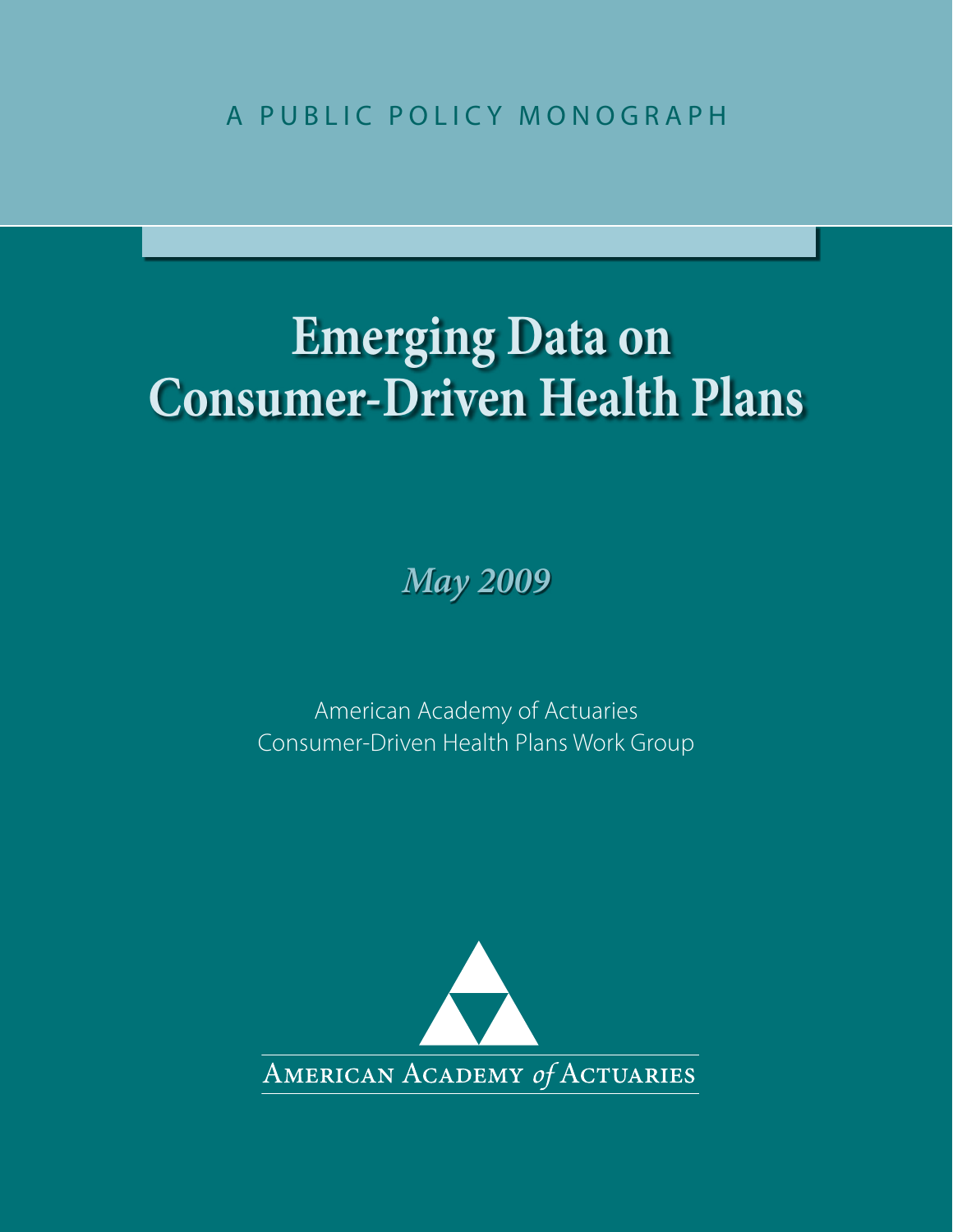

# **Emerging Data on Consumer-Driven Health Plans**

*Prepared by the American Academy of Actuaries Consumer-Driven Health Plans Work Group* 

David M. Tuomala, MAAA, FSA, *Chairperson* 

Karen Bender, MAAA, ASA, FCA Frederick Busch, MAAA, FSA Johnathan D. Chernick, MAAA, FSA Edward Jay Coldwell, MAAA, FSA Bradley D. Edmister, MAAA, ASA Troy M. Filipek, MAAA, FSA, FCA Brian J. Fuller, MAAA, ASA Brent Lee Greenwood, MAAA, ASA Penny R. Hahn, MAAA, ASA J. Christopher Hall, MAAA, FSA Craig M. Huval, MAAA, ASA Cara M. Jareb, MAAA, FSA Vincent M. Kane, MAAA, FSA Valerie A. Lendt, MAAA, FSA Douglas B. Levit, MAAA, FSA, FCA Roger Loomis, MAAA, FSA

Mac McCarthy, MAAA, FSA, FCA James J. Murphy, MAAA, FSA, FCA Jeffrey J. Nohl, MAAA, FSA Donna C. Novak, MAAA, ASA, FCA James T. O'Connor, MAAA, FSA David F. Ogden, MAAA, FSA Sunit R. Patel, MAAA, FSA Daniel R. Plante, MAAA, ASA, FCA Daniel S. Pribe, MAAA, FSA Bernard Rabinowitz, MAAA, FSA, CERA Brent W. Seiler, MAAA, FSA Eric P. Sock, MAAA, FSA, FCA Robert P. Stahnke, MAAA, FSA Michael G. Sturm, MAAA, FSA Tammy P. Tomczyk, MAAA, FSA Mark D. Wernicke, MAAA, FSA

The work group also would like to thank organizations that provided results from the studies included in this monograph. The group would also specifically like to thank Fritz Busch, Brian Fuller, Mac McCarthy, Robert Stahnke, and David Tuomala for their work drafting this monograph.

The American Academy of Actuaries is a professional association with over 16,000 members, whose mission is to assist public policymakers by providing leadership, objective expertise, and actuarial advice on risk and financial security issues. The Academy also sets qualification, practice, and professionalism standards for actuaries in the United States.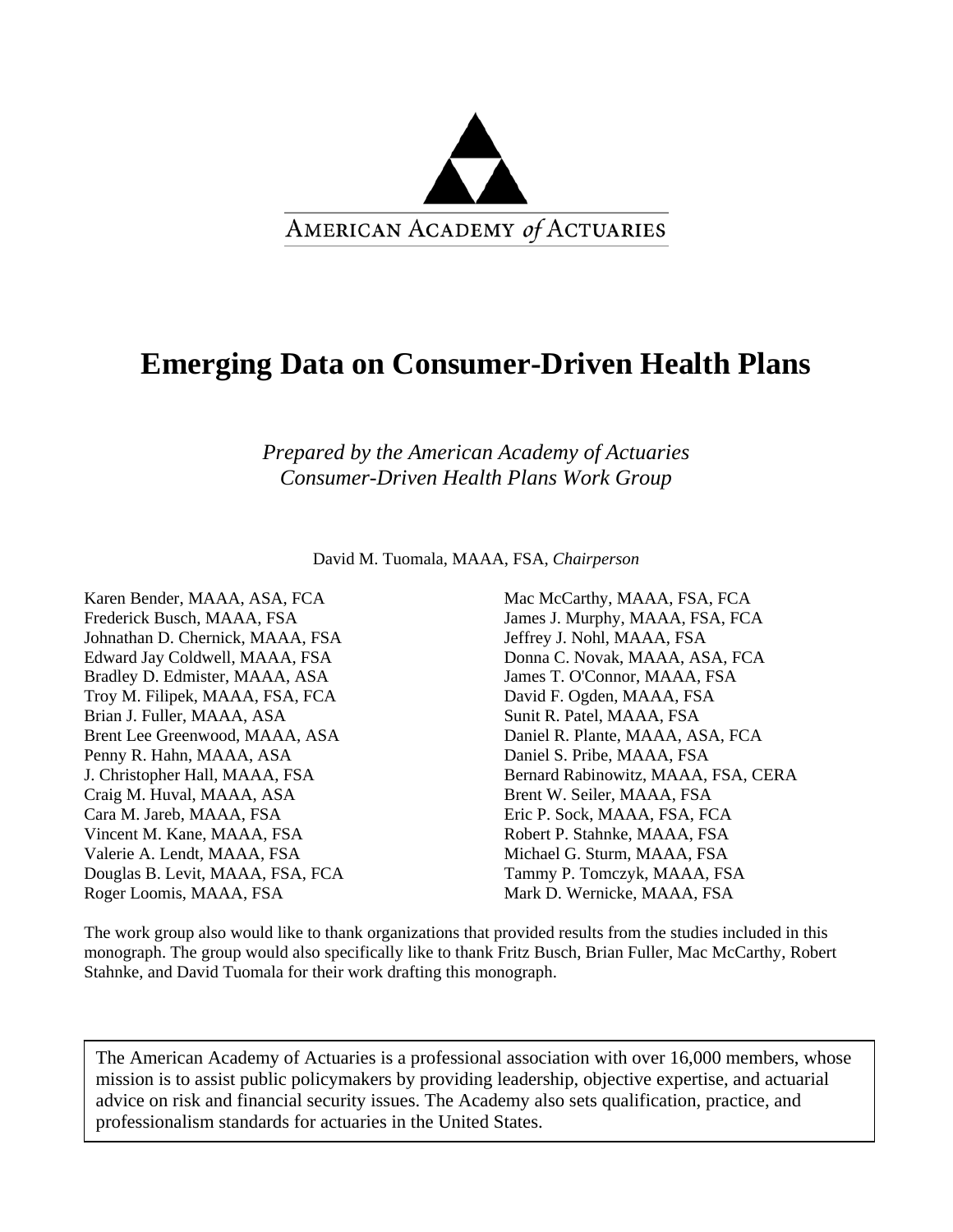# *Executive Summary*

Consumer-driven health (CDH) products have been marketed in various forms since the early 2000s. While emerging data is not entirely conclusive, general directional conclusions can be drawn from the studies published to date. This monograph summarizes the results of some of those studies, focusing on the ones that are based on historical claims data, that use credible methodologies, and that provide reasonably detailed and relevant results. The studies reviewed were:

- *Making an Impact*—*Aetna Health Fund* (2008)
- *CIGNA Choice Fund: Two Year Experience Study, 2005-2006* (March 2008)
- *Reden & Anders—Consumer Directed Health Care: A Look at Current Experience* (November 2006)
- *Uniprise—2008 CDHP Results Discussion* (March 2008)

This monograph focuses on the most recent version of each study identified above, but it should be noted that many of the studies included have been repeated multiple times for growing data sets over the past few years. In general, the previous versions of these studies show similar results as the ones that are discussed in this monograph.

The observations of this monograph are organized around four main questions that are frequently raised regarding CDH plans:

- Do CDH designs result in any first-year cost savings and/or favorable effects on cost trends beyond the first year?
- Are the apparently positive results presented by market participants real or the result of favorable selection?
- Are cost savings generated at the expense of necessary care or the result of delayed or inappropriate avoidance of care?
- Are CDH plans merely a device for employers to shift more of the total benefit cost to employees?

With regard to first-year cost savings, all studies showed a favorable effect on cost in the first year of a CDH plan. CDH plan trends ranged from -4 percent to -15 percent. Coupled with a control population on traditional plans that experienced trends of  $+8$  percent to  $+9$  percent, the total savings generated could be as much as 12 percent to 20 percent in the first year. All studies used some variation of normalization or control groups to account for selection bias.

For savings after the first year, at least two of the studies indicate trend rates lower than traditional PPO plans by approximately 3 percent to 5 percent. If these lower trends can be further validated, it will represent a substantial cost-reduction strategy for employers and employees.

Generally, all of the studies indicated that cost savings did not result from avoidance of appropriate care and that necessary care was received in equal or greater degrees relative to traditional plans. All of the studies reviewed reported a significant increase in preventive services for CDH participants. Three of the studies found that CDH plan participants received recommended care for chronic conditions at the same or higher level than traditional (non-CDH) plan participants. Two studies reported a higher incidence of physicians following evidence-based care protocols.

Finally, the studies indicated that while the possibility for employer cost-shifting exists with CDH plans, (as it does with traditional plans) most employers are not doing so, and might even be reducing employee cost-sharing under certain circumstances.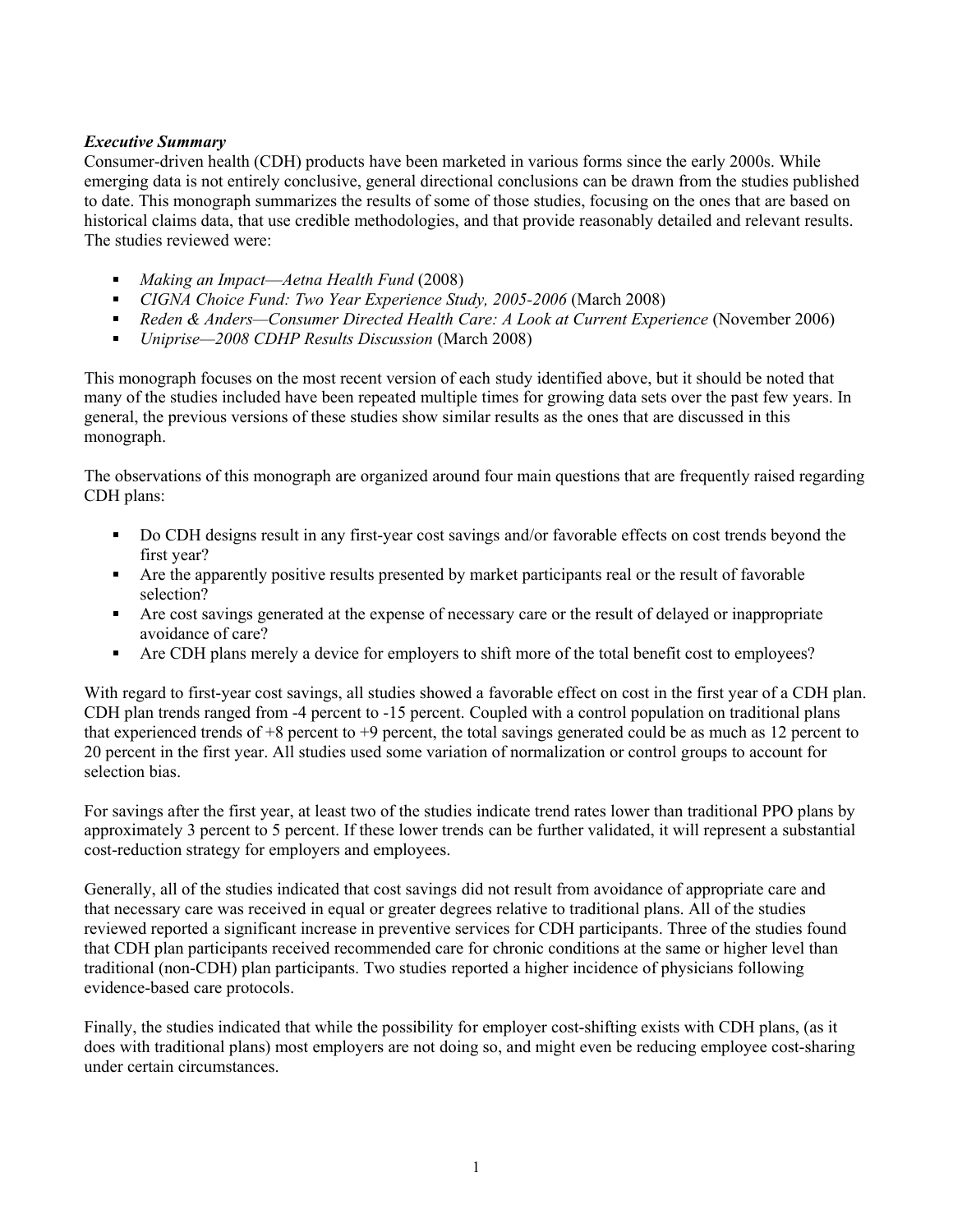Further research will need to be performed to further validate many of these conclusions. The most significant areas for further study include:

- Additional validation of ongoing trend differences, including more studies, years of experience, and members;
- The factors that contribute to enrollment elections in a "choice" environment;
- How the utilization of wellness services is affected by first-dollar coverage and the impact wellness utilization has on total health costs; and
- How trends and cost levels for underwritten CDH plans in the individual coverage marketplace compare to those for employer-provided coverage.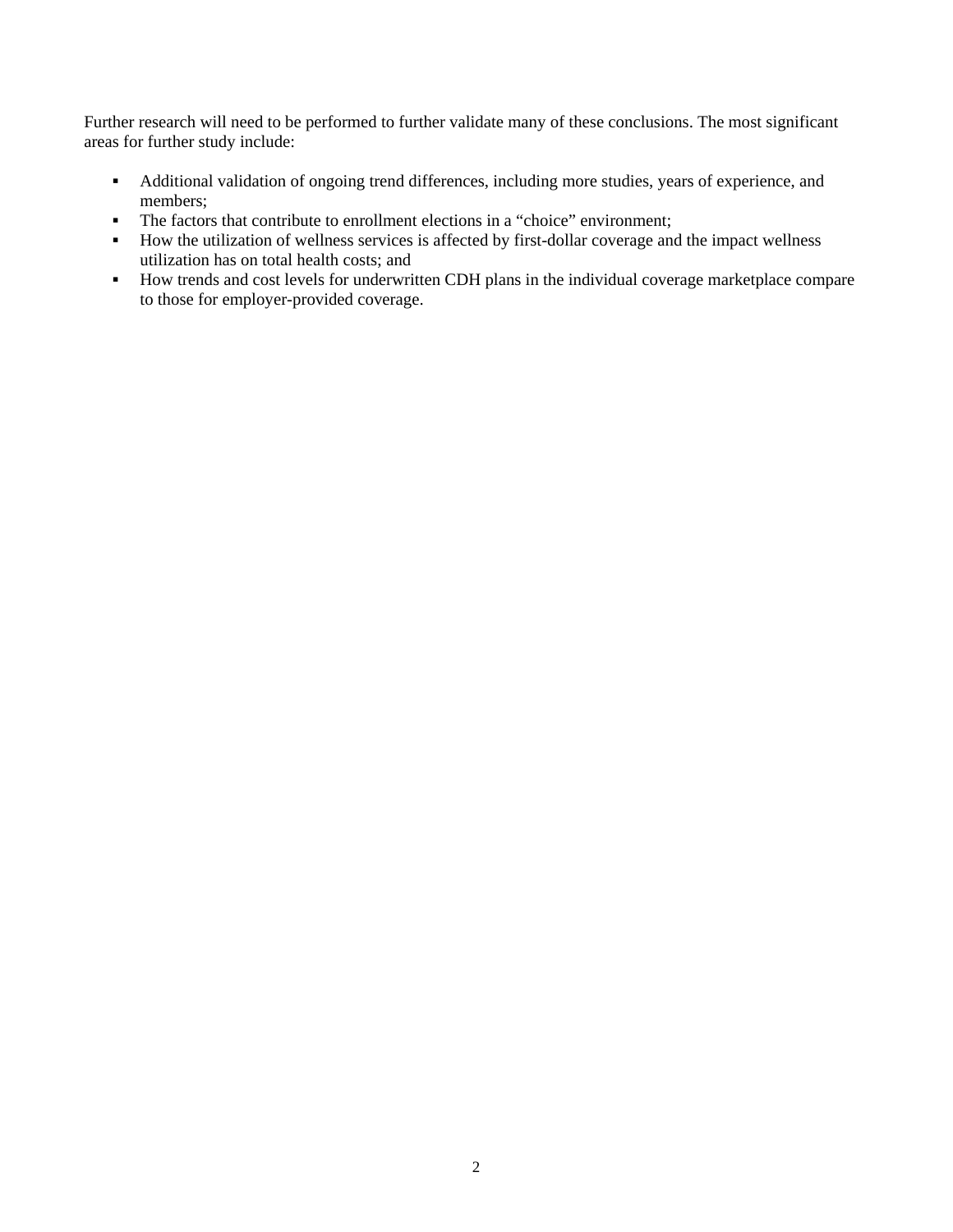# **INTRODUCTION**

*Consumer-driven health (CDH) products have been marketed in various forms in the United States since the early 2000s. Actuaries often have been asked if these plans can reduce inappropriate utilization and lower health care cost, and if any adverse effects might result. Finally, sufficient experience studies are available to help answer these questions.* 

*The American Academy of Actuaries' Consumer-Driven Health Plans Work Group ("work group") has reviewed several experience studies, drawn conclusions, and documented the actuarial issues involved. This monograph presents the results of this effort and includes recommendations for future studies to further increase the actuarial knowledge base.* 

*The primary indications are that properly designed CDH plans can produce significant (even substantial) savings without adversely affecting member health status. To the knowledge of the work group, no data-based study has emerged that presents a contrary view.* 

*It is important to note that the determination of the "best" plan for any individual or plan sponsor depends on one's perspective, objectives for the plans, and many variables (objective and subjective). There is no definitive study that shows any one plan type (CHD, HMO, PPO, POS, or other) to always be the best choice of health plans.* 

#### *Definition of a CDH Plan*

For the purposes of this monograph, a CDH plan is broadly defined as a high-deductible health plan (HDHP) offered in combination with a CDH fund as part of the overall benefit design. The work group relied on the studies' designations of plans as either CDH plans or control group (traditional) plans. All traditional plans will be referred to as "traditional" plans, which may include PPO, POS, HMO, and indemnity plans.

The two primary versions of CDH funds are health reimbursement arrangements (HRA) and health savings accounts (HSA).

An HRA is an employer-provided notional<sup>1</sup> account that typically reimburses some portion of the claims that would otherwise be the participant's responsibility under the provisions of the high-deductible health plan. At the employer's discretion, other qualified health expenses may also be reimbursed from the HRA. An HRA may be packaged with any type of health benefit plan. Because an HRA is owned by the employer and administered by the health plan, funding levels and utilization are generally available.

An HSA is a member-owned account that can be opened and funded, as long as the member is also enrolled in a qualified HDHP for which the Internal Revenue Code (IRC) gives specific requirements. The HSA enables taxfree contributions by both participants and employers, and tax-free withdrawals by participants, for qualified health expenses, including health plan deductible and out-of-pocket expenditures. Because HSAs are owned by the member, complete funding and utilization data for the HSA is generally not available.

#### *Purpose/Actuarial Perspective*

 $\overline{a}$ 

While CDH products are often described as "new" or as having "limited experience," the products in various forms have been marketed for almost 10 years. Numerous multiyear studies of experience that include hundreds of thousands of health plan members have been performed. While the data may not be entirely conclusive or complete, directional or general conclusions can still be drawn. Most of the available reports have been developed by companies directly participating in the market for these plans and have not been published in peer-reviewed

<sup>&</sup>lt;sup>1</sup> A notional account is an unfunded account with a specified value established by the employer for the benefit of the employee. It is notional in that there is an account established that is not pre-funded, so it is, in effect, a promise to pay up to a specified amount rather than a cash account. In most cases, the full amount of the account value is available at all times to pay qualified health claims, but amounts are only funded by the employer when claims are incurred.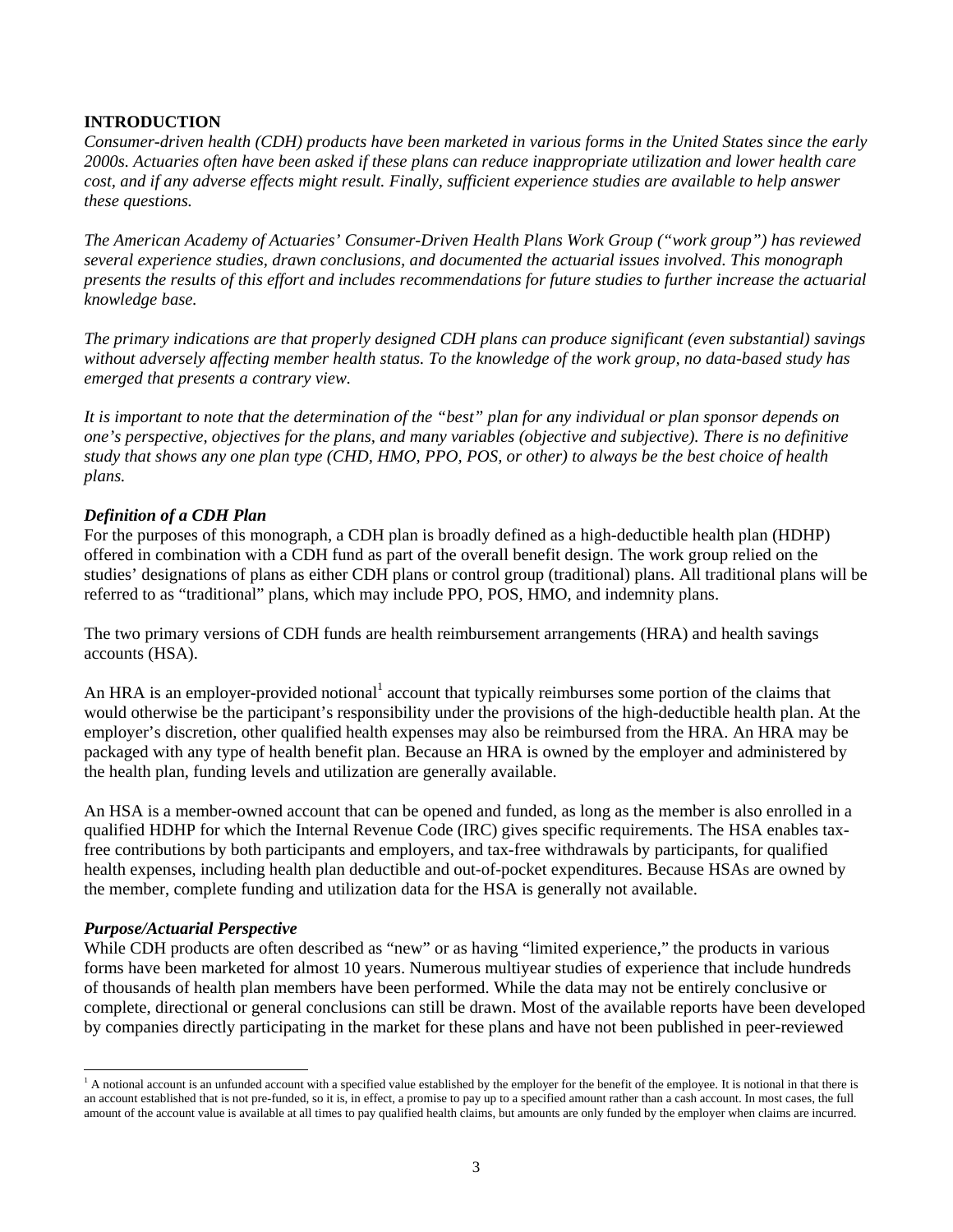journals. However, neither has much of the actuarial literature for traditional plans. Skilled actuaries are accustomed to evaluating emerging data and drawing conclusions from partially credible or incomplete data sets.

The work group's primary goals were to review these studies, draw conclusions, and document the actuarial issues and perspectives surrounding the experience to date for CDH plans. This monograph evaluates the results from only those studies available in which the study design and methodology was likely to yield credible and meaningful results from an actuarial perspective. The studies included also use similar methodologies in order to be able to better compare the results from more than one study for consistency. Finally, the monograph identifies some of the actuarial considerations and issues that create complexity and technical difficulty when analyzing the results of these programs.

Due to differences in data or design, the results of each study generally are not directly comparable. While there are disparities between these studies, general themes are identifiable and consistent conclusions can be drawn. The analysis of the various studies focuses on four key topics that are important in evaluating whether the plans have been successful:

- Whether CDH plans produce significant cost savings in the short-term (first-year results) and in the longterm (multi-year results).
- Whether the observed cost savings with CDH plans are the result of market participants choosing to include only favorable results, or whether the favorable results are due to the CDH plans attracting healthier members.
- Whether positive cost savings are achieved through reduced quality of care. If recommended care or needed care is delayed or avoided, then the positive short-term results may result in higher costs in the long term.
- The financial impact of CDH plans on members. If the positive financial results of CDH plans for employers are simply a result of additional cost shifting to members, then employers may be able to achieve similar results by simply increasing cost-sharing provisions in traditional plans without the increased complexity of account-based plan designs.

While not the main focus, this monograph also provides comments on some studies (not included in the work group's analysis but frequently cited in the media and literature) in which the results are not particularly credible or compelling. This is not intended to be critical of those studies, their design, or the authors, but merely to point out limitations or areas where care may need to be taken in interpreting or drawing conclusions from them.

Finally, the monograph includes recommendations on future studies that may further increase the quality and credibility of future work in this area.

# **ACTUARIAL CONSIDERATIONS/BARRIERS TO CONSISTENT EVALUATIONS**

There is a great diversity of plans that fall under the heading of CDH products. Even though this monograph is confined to those that are "account-based," there is still much variation in other aspects of the studies, such as plan design, participant premiums/contributions, population characteristics, communication material and education efforts, other options available, and the relative participation among the options, etc. The various studies were developed and performed independent of one another, so there is little consistency as to how these other aspects were taken into account. The handling of these other aspects makes it difficult to combine results from multiple-employer groups or different studies without actuarial adjustment. Actuarial adjustment of the specific study results was beyond the scope of this brief.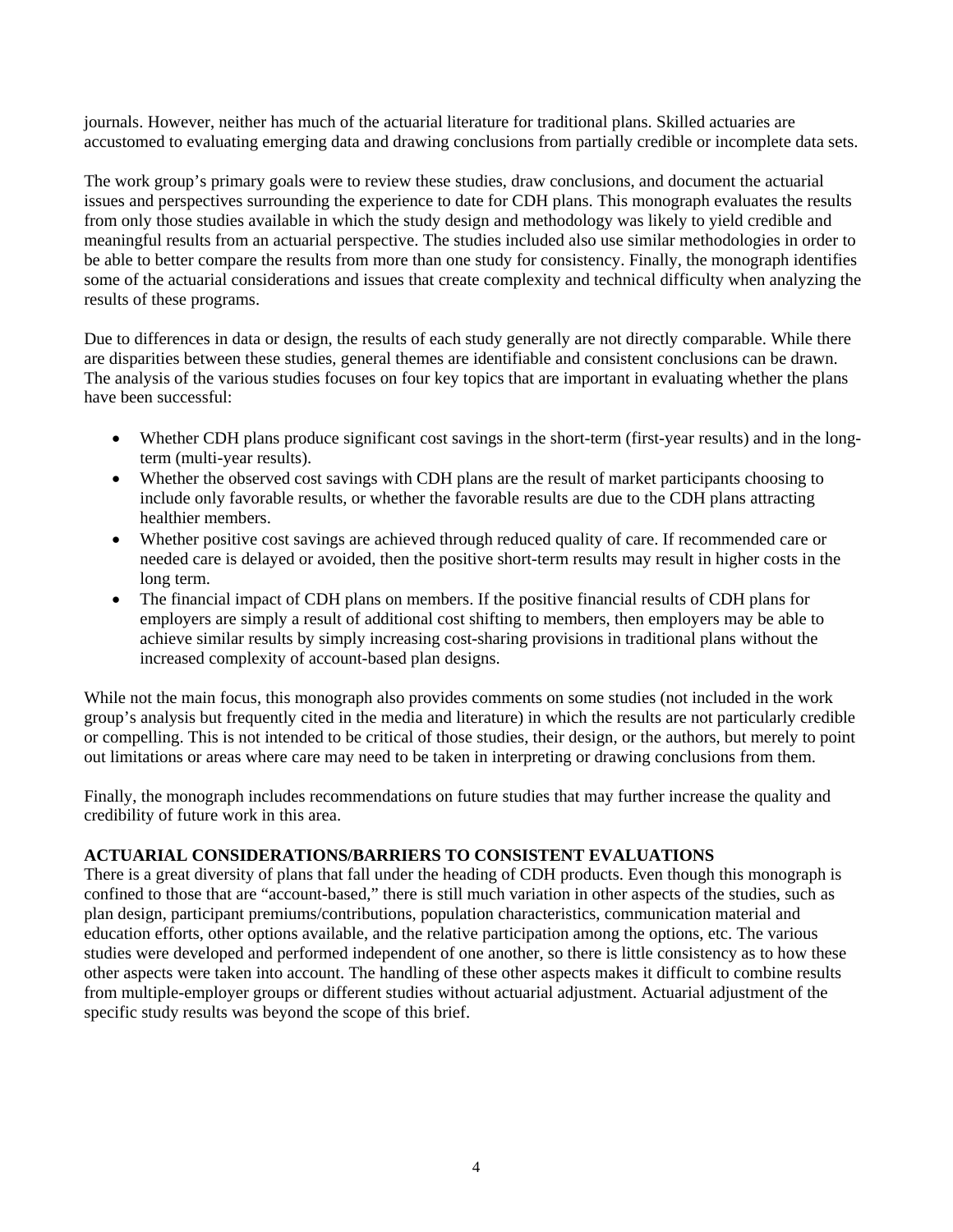# *Timing differences*

There were different exposure periods for the various studies and therefore different underlying medical trend forces for both the CDH and traditional plans. In addition to disparities in cost per person, these timing issues may also affect the relative trends between CDH and traditional plans.

#### *Non-homogenous populations*

It is commonly understood that medical plan claims vary substantially depending on participant age, gender, family status, geography, and industry. Some studies attempt to adjust for one or more of these factors by constructing a statistically similar population from their traditional participants. Others may apply actuarial adjustments to the results before making comparisons and drawing conclusions. Both methods are reasonable approaches, but neither is 100 percent reliable. None of the studies reviewed indicated that all of these factors were taken into account.

# *CDH plan design*

There are significant differences between CDH offerings in the marketplace, particularly in the self-insured arena and especially for HRA-based plans. Some plan designs may achieve the goals of managing costs and improving health, whereas others may be ineffectual. Hopefully, successful CDH plan designs will be identified through this process and others will be discarded.

Up to this point, carriers have typically combined all their CDH plan results in order to increase the credibility of the results, with the exception that HRA- and HSA-based results are often reported separately. Going forward, the plans could be categorized and reported by major plan features to help in this process.

#### *Competing traditional plan design*

In the large employer market—the source of most of the reported data—it is common to offer a CDH plan as one option among several. The alternative plans may include PPO, POS, and HMO plan designs that generally, but not always, provide richer benefits than the CDH plan options. It is not unusual for employers to subsidize the CDH plan option more than the traditional plans in order to steer employees to those plans. This may imply to employees that the CDH plan is even less rich than it is in reality, which may intensify employee selection.

The effectiveness of CDH plans is commonly determined by comparing CDH plan experience to that for traditional plans. Unfortunately, traditional plans are not static either. Ongoing changes to traditional plans, including borrowed elements of CDH designs, will render these measures less valid as a reasonable way to evaluate CDH programs.

#### *Selection Issues*

Whenever individuals have a choice of coverage and are required to make a contribution, they will tend to choose the option that they perceive to be in their best interest. Employer pricing policies heavily influence the employee's perceived value of any plan. In general, those individuals who expect to have the greatest need for medical services will be most likely to choose the richest benefit available; and those with little perceived need will opt for the least expensive or even no coverage. These selection tendencies are reflected in average costs for the plans that are higher and lower, respectively, than would be expected if participation by plan was random.

The degree to which selection will affect plan costs varies depending on many factors, including the number and range of value of the plans offered, how much participant contributions vary, and how well the plans are understood—all of which is largely determined by the quality of communications and evaluation tools available and, of course, the actual participation rates by plan.

When CDH plans are offered as the lowest-price (and presumably the lowest-value) option in a choice environment, it should be expected that this plan will benefit from positive selection. Of course, the degree of selection can vary substantially from plan to plan and group to group, depending on a variety of factors. This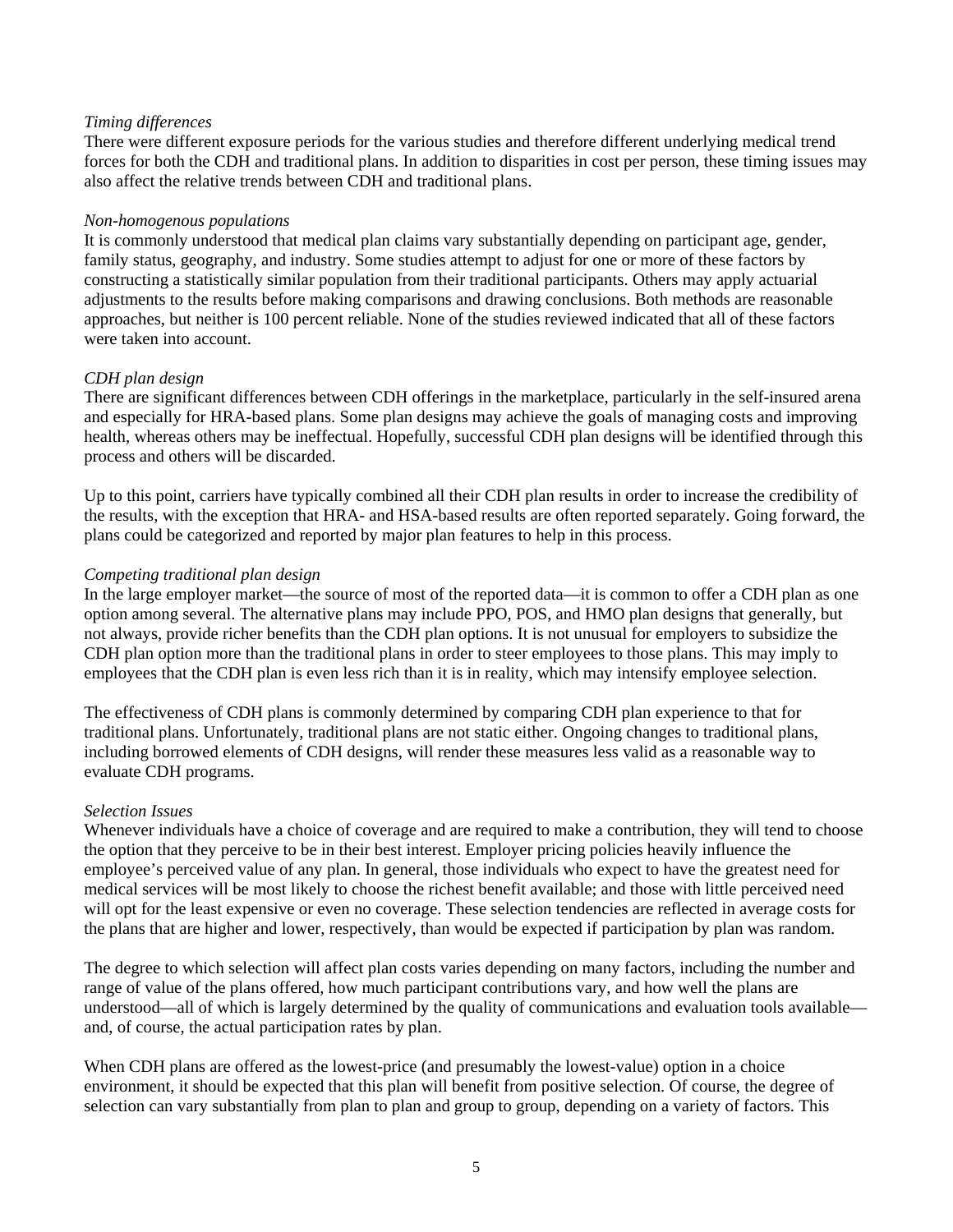positive selection must be taken into account in any claim evaluation. Unfortunately, the CDH plan carrier often does not have all of the desired information to adequately assess this selection issue.

Various methods have been applied to adjust for selection, such as risk-assessment methodologies, age/gender factors, etc. However, the most straightforward approach used by the studies reviewed was to simply focus on the change in cost per person (i.e., trend rates) for CDH versus traditional plans. A lower trend rate for the CDH contingent is taken as an indicator that the program is successful.

Interestingly, using the difference in trend rates may understate the true impact of consumer-driven plans. If the lower cost individuals opt for the CDH plan, it is expected that the trend rates would be higher than for the general population since the positive selection wears off over time (i.e., regression to the mean). Also, where offered in a choice environment, participation in CDH plans has generally increased from year to year. Each subsequent cohort would be less select than the previous one, which increases the average cost of the CDH block of business. Before the CDH plan experience can exhibit lower trend than the traditional business, it must first overcome these two obstacles.

It might be possible to design a study that would negate selection as a factor by examining total cost rates and trends for employers who offer a CDH plan versus those that do not. Assuming the control group was constructed to mirror the traditional plan offerings for the study population, the difference in trend rates would truly indicate CDH plan value (also assuming the other considerations discussed in this section are appropriately adjusted for). If the study population was large enough, one could look at how trend rate differences correlate (or not) with the CDH participation percentage. Note, however, that many of the considerations cited above would also be concerns for such a study, although perhaps to a lesser extent.

# **CHARACTERISTICS OF STUDIES INCLUDED**

The work group used multiple criteria for deciding if a particular study would be included in the summary:

- The first was simply a time qualification: the study had to be available to the public by April 4, 2008. Studies released after this date that fulfill the remaining criteria will be included in future updates to this monograph.
- The studies had to be based on actual plan experience and historical claims data. Thus, the studies had to be quantitative in nature, not qualitative or theoretical.
- The studies had to use a credible methodology. This meant the studies had to compare CDH plan claims experience to either the study groups' previous coverage or to a traditional plan control group.
- Finally, the results from the studies had to be detailed and relevant. In other words, there had to be sufficient detail in the study to draw meaningful conclusions. Many studies contained conclusions that were valuable, but for purposes of this comparative summary were unrelated to the three focus areas or had no other points of comparison in other studies.

Based on these criteria, results from the following studies were included:

- *Making an Impact—Aetna Health Fund* (2008)
- *CIGNA Choice Fund: Two Year Experience Study, 2005-2006* (March 2008)
- *Reden & Anders—Consumer Directed Health Care: A Look at Current Experience* (November 2006)
- *Uniprise—2008 CDHP Results Discussion (*March 2008)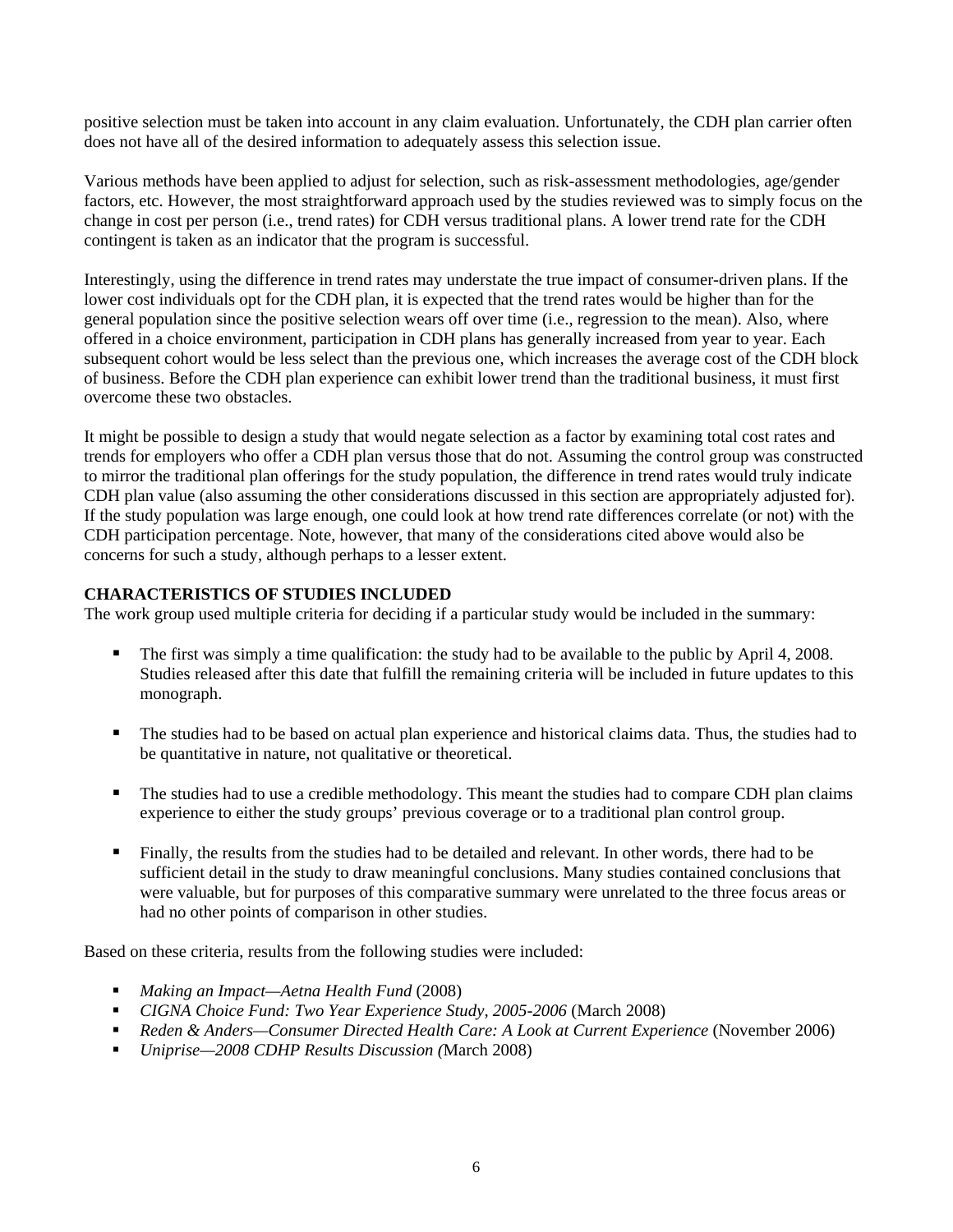# **FOCUS AREAS, KEY QUESTIONS, AND FINDINGS**

This monograph focuses on four key questions or concerns that are frequently raised regarding CDH plan experience:

- Do CDH designs result in meaningful cost savings in the first year of the program, and is there a favorable continuing effect on consumer behavior that may result in additional cost savings in the ongoing cost trend compared to traditional plans?
- Are the observed cost savings the result of a positive bias by market participants having an interest in the success of the plans or the result of selecting healthier members who generate lower costs?
- Are the cost savings generated at the expense of necessary care or merely the result of delayed care or inappropriate avoidance of care?
- Are CDH plans simply a device for employers to shift more of the total benefit cost to their employees?

The expected cost savings of a CDH plan in the first year can be modeled using standard actuarial techniques. Actuarial pricing models generally include expected utilization reductions tied to changes in member responsibility associated for the given plan design, whether a traditional HMO/PPO or a CDH design. These actuarial assumptions are based on the consistently measured tendency for plans with higher levels of cost-sharing to exhibit lower overall utilization and cost levels.

The expected cost savings associated with a CDH plan are based on the same actuarial principles, with one key difference. The basic theory behind CDH designs is that similar savings will occur in plan designs that utilize an account mechanism alongside the higher cost-sharing plan. This allows the benefit of lower cost and utilization achieved with a stand-alone high cost-sharing plan while maintaining benefit levels similar to traditional low costsharing plans. This premise is plausible if members treat HRA or HSA account balances as their own funds, and are more careful in their spending. Provisions such as rollover of HRA balances and the full ownership and portability of HSA accounts reinforce the difference between these accounts and traditional expense-incurred benefits.

This concept is frequently misunderstood. The cost savings associated with higher cost-sharing plans are wellunderstood, so the new concept to be measured for CDH designs is whether a similar magnitude of savings will be observed for products with an account component as for similar plans without an account component. CDH designs need not produce more savings than a comparable stand-alone high cost-share plan to be considered successful. In some cases, actuaries have assumed the CDH designs will achieve slightly lower savings than a stand-alone benefit with the same level of cost-sharing, recognizing that the account funds (particularly HRAs) are a proxy for member-owned funds, rather than an exact substitute.

Beyond the first year cost savings with CDH designs, is there is a continuing favorable effect on cost over a multiple year timeframe? Traditional actuarial models assume that cost savings from plan design changes are persistent over time (i.e., the differential cost of a given benefit remains lower by a similar amount), but the utilization difference for changes in cost sharing is not assumed to compound or result in lower trends over time. It has been suggested that the favorable utilization changes associated with CDH designs may also create reduced demand for health care services over a multi-year period and further reduce the ongoing trend when compared with traditional plan trends. This reduced trend may not be unique to CDH designs and may be a component of all higher cost-share designs. However, unlike the first-year result, reduced multi-year trends have not been established previously as a core actuarial principle that is applied consistently to all plan designs.

Because many studies of CDH plan experience have been developed and analyzed by market participants who could be viewed as having a bias towards demonstrating the success of the plans, it is important to assess whether the results of the studies are credible and do not appear to have been selected for their favorable results. It is also important to assess what controls and analysis methodologies have been used in the study design to control for the effects of differences in health status of members who choose to enroll in different health plans. If healthier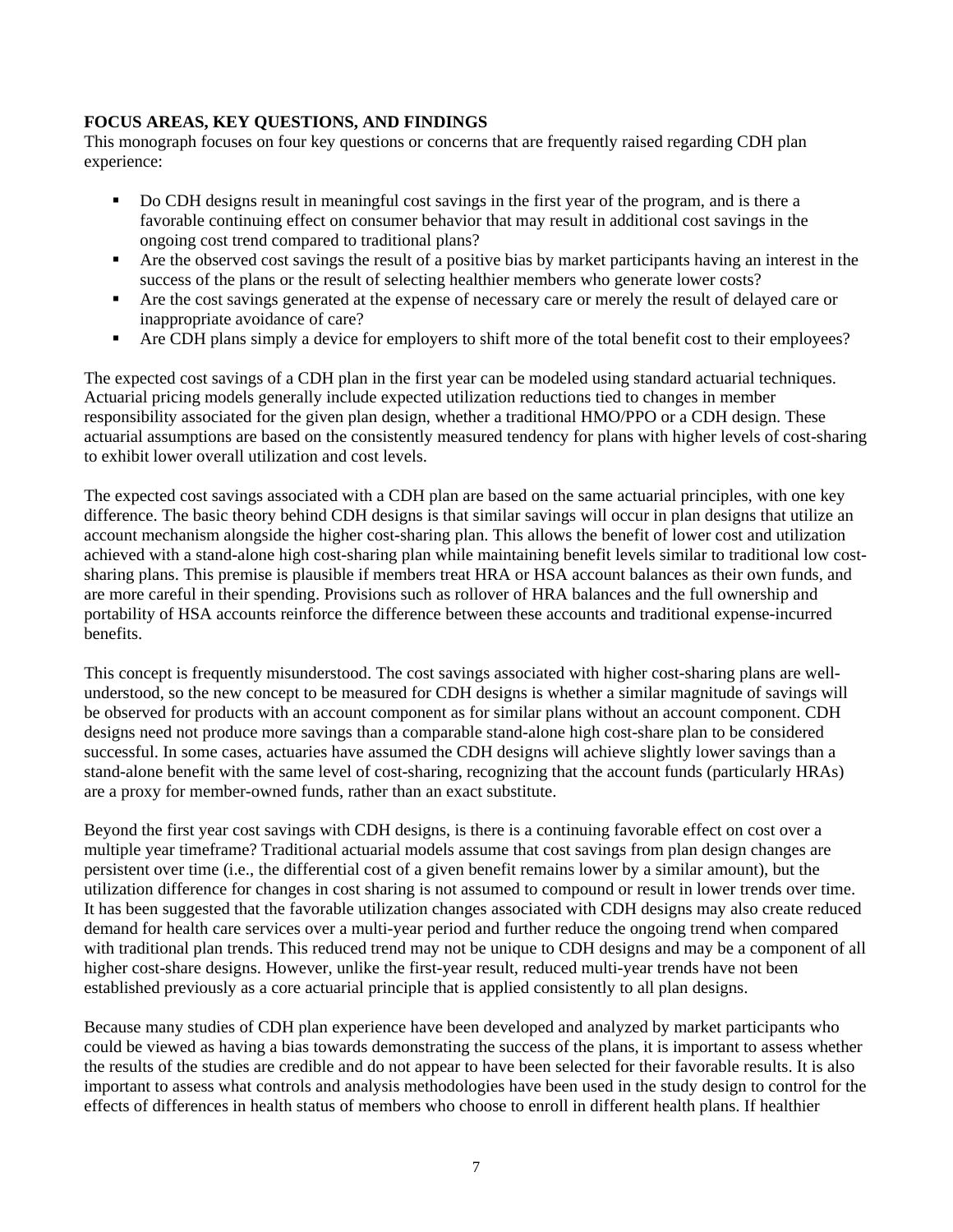members tend to choose CDH plans, it is possible that the observed effects (if not controlled for) could be the result of differences in the enrolled population rather than differences caused by the CDH plan.

Concerns are often expressed that the utilization changes driven by CDH designs may be negative or that members will utilize less care of all types, including services that are generally considered medically necessary or indicators of high quality. Additionally, it may be possible that some necessary care with these plans is merely delayed and will result in higher costs down the road when these untreated or undertreated conditions become more serious. It should be noted that this concern may be equally applicable to changes in traditional plan benefits (given that the same behavior change mechanism applies to all plan changes), so it is not unique to CDH designs.

While it is possible that a CDH plan may improve the quality of care experienced by members, it is not a necessary criterion for the plans to be considered successful in reducing costs. This is especially true if increases in cost sharing under traditional plan designs also result in lower-quality metrics for some members. If CDH plans merely provide similar levels of quality as the traditional plans they replace, that may be an acceptable outcome.

The last area of focus in this monograph discusses some of the considerations around member cost sharing in health benefit plans and how those considerations may be similar or different for CDH plans versus traditional plans. Concerns have been expressed that CDH designs are merely a cost-shifting mechanism and that employers may use these plan designs to increase the portion of the total health care expense that employees pay out of pocket. The level of cost sharing for a CDH design is flexible and employers utilize many different strategies in determining the appropriate cost-sharing levels for the plans that they offer to employees. From this perspective, CDH plans are just another offering that can be established at various benefit levels in order to meet an employer's needs, similar to what is done with traditional plans.

Although this monograph is focused on the findings of the most recent studies of CDH plans from each of the sources, it should be noted that many of the studies have been repeated many times for growing populations of members. The key findings have remained consistent over multiple study timeframes. The CIGNA study now has been released three times (with the third version released after the cutoff date for this monograph). Similarly, the Aetna study includes five years of longitudinal data with similar results, while the Uniprise study includes selected results that have remained consistent over a four-year study period.

#### *Impact on total cost*

In general, the studies included in this monograph have analyzed experience for continuously enrolled members before they enrolled in a CDH plan and for one or more years after they enrolled in a CDH plan. The studies also usually evaluate the experience for a similar cohort of members that remained enrolled in a traditional plan design for the same time periods as a control group.

Because, historically, health care costs have increased significantly from year to year for all plans, it is important to include a control population to evaluate what the increase in cost (or trend) may have been in absence of the adoption of the CDH plan. In order to measure the true impact of the CDH plan, the trend in its claim costs needs to be compared to the expected trend for a similar traditional plan. It is the difference in the two trend rates that represents the true cost savings for the CDH plan. Not all studies explicitly state the difference in trend rates for the traditional and CDH populations, so the actual value of cost savings is not always available.

Some studies also make a distinction between experience for "full-replacement" employer groups versus those that offered the CDH benefit as an option alongside other traditional plan design choices. The significance of utilizing full-replacement experience is that there should be more limited risk-selection effects in such an analysis when all members in a group have moved from a traditional plan to the CDH plan at the same time. This may result in more credible results than results from studies that include members who choose a CDH design compared with those who do not. Many studies that utilize the latter approach further adjust the data to minimize the effects of positive or negative risk selection on the results.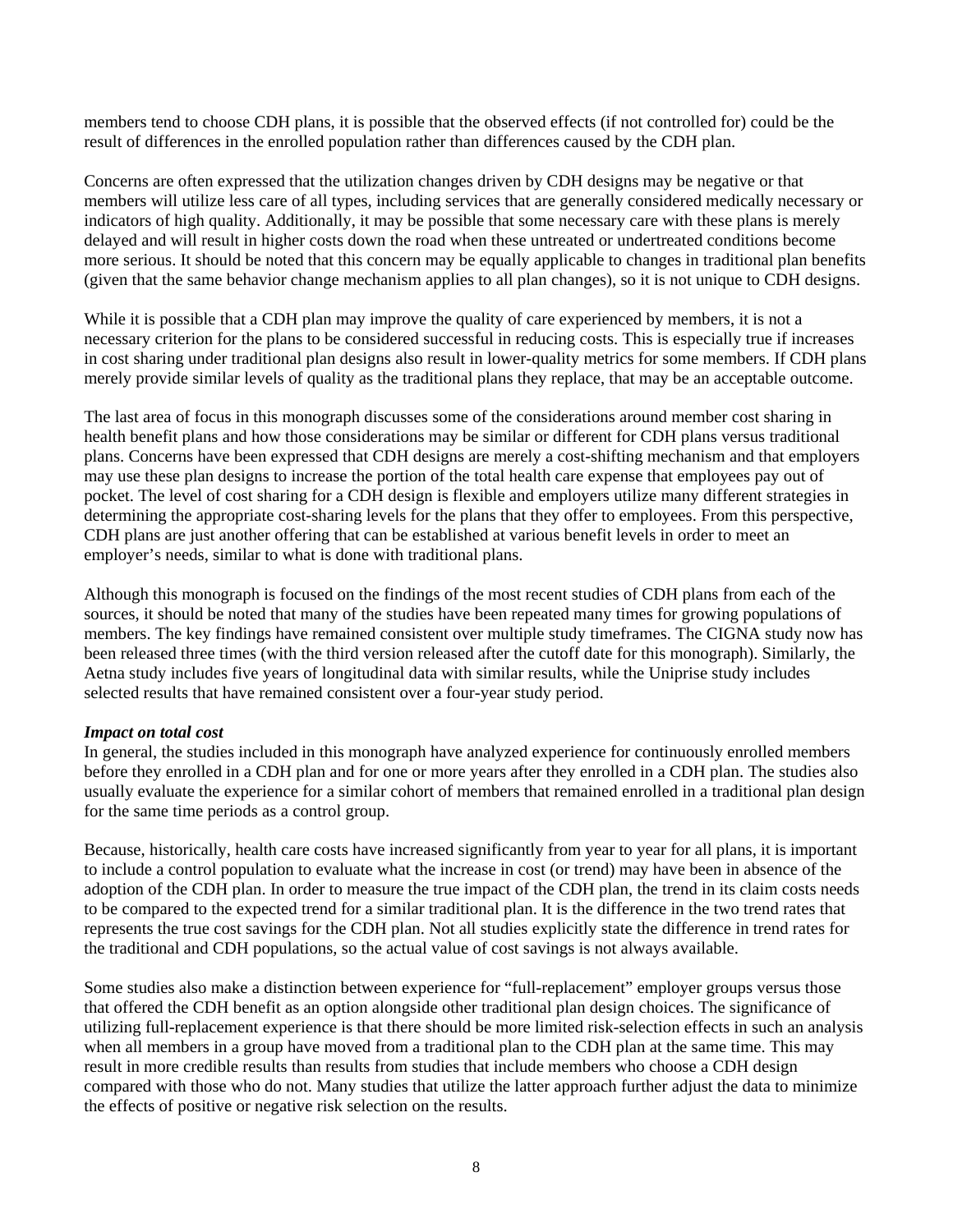Because exact values could not be established from some of the studies, it is difficult to definitively state the absolute cost savings for CDH product introductions. However, the evidence from the various studies suggests that first-year cost savings expected from traditional actuarial models is being realized to varying degrees. The magnitude of results in some studies may actually be somewhat greater than what we would expect. However, some of this difference may be due to differences in plan design, health risk, or other factors that may not be entirely evident from the limited data and description available in the studies.

The savings in the first year of adopting a CDH plan ranged from a year-over-year reduction in costs of 4 percent (Cigna) to as much as a 10 to 15 percent reduction in costs (Aetna, Uniprise). These results are before comparison to the traditional plan trend, which may be an increase in costs of as much as 7 percent to 9 percent (Uniprise, Cigna). When the relative costs are compared, the total cost savings for members moving to a CDH plan could range from a 12 percent reduction in cost (Cigna) to as much as a 17 to 21 percent reduction in cost (Aetna, Uniprise) in the first year of experience. These results are summarized in Table 1 below.

| <b>Study</b>   | <b>CDH</b> Trend | <b>Traditional Trend</b> | $%$ Difference $(1)$ |
|----------------|------------------|--------------------------|----------------------|
| <b>CIGNA</b>   | -4%              | 9%                       | $-12\%$              |
| Aetna          | $-10\%$          | 8%                       | $-17\%$              |
| Uniprise       | $-15%$           | 7%                       | $-21\%$              |
| Reden & Anders | N/A              | N/A                      | N/A                  |

Table 1: Summary of First-Year CDH versus Traditional Plan Trend Results

(1): % Difference is calculated as  $[(1 + CDH trend)/(1 + traditional trend) - 1] \times 100\%$ 

Results for continuing cost-savings experience with CDH designs are often difficult to interpret, but the studies do seem to indicate that there may be a favorable effect on ongoing cost trends as well. Some studies have combined multiple years of results together and indicated that the overall trend over a two-year period has been less than the corresponding traditional product trend over the same time period. The Cigna study specifically identified the trend for the second year of CDH plan experience and compared it to the corresponding traditional plan trend. It found that the second-year trend in the CDH plan was nearly 5 percent lower than the traditional plan trend. The Uniprise study measured trend savings over a four-year period and suggests that the trend for the CDH plan is about 3 percent lower per year on average over the four-year period.

If this favorable trend effect can be further established as significant (e.g., 3 percent to 4 percent or more per year) and persistent over a multiyear period, this would be a strong argument for the further adoption of these plans. There are few other alternatives available to employers that demonstrate this degree of ongoing savings and trend reduction. It is possible that the favorable trend effects currently being observed are merely due to residual riskselection effects or other factors that may cause this apparent trend to erode or disappear over time as larger data sets become available. It is also possible that this apparent trend-dampening feature of higher cost-sharing plans is a consistent element of all plans (similar to the first-year effect which has been well-measured), but one that has not been measured historically because the differences in cost-sharing levels for traditional plans is relatively small.

In summary, while there continues to be difficulty in establishing a consensus value for the cost-savings impact of CDH designs, there is much evidence that the plans do offer some degree of savings compared to traditional plan options over both the short- and longer-term time horizons. As more data becomes available for these plan designs, we hope that carriers would continue to publish and present their findings so that more accurate conclusions might be drawn in the future.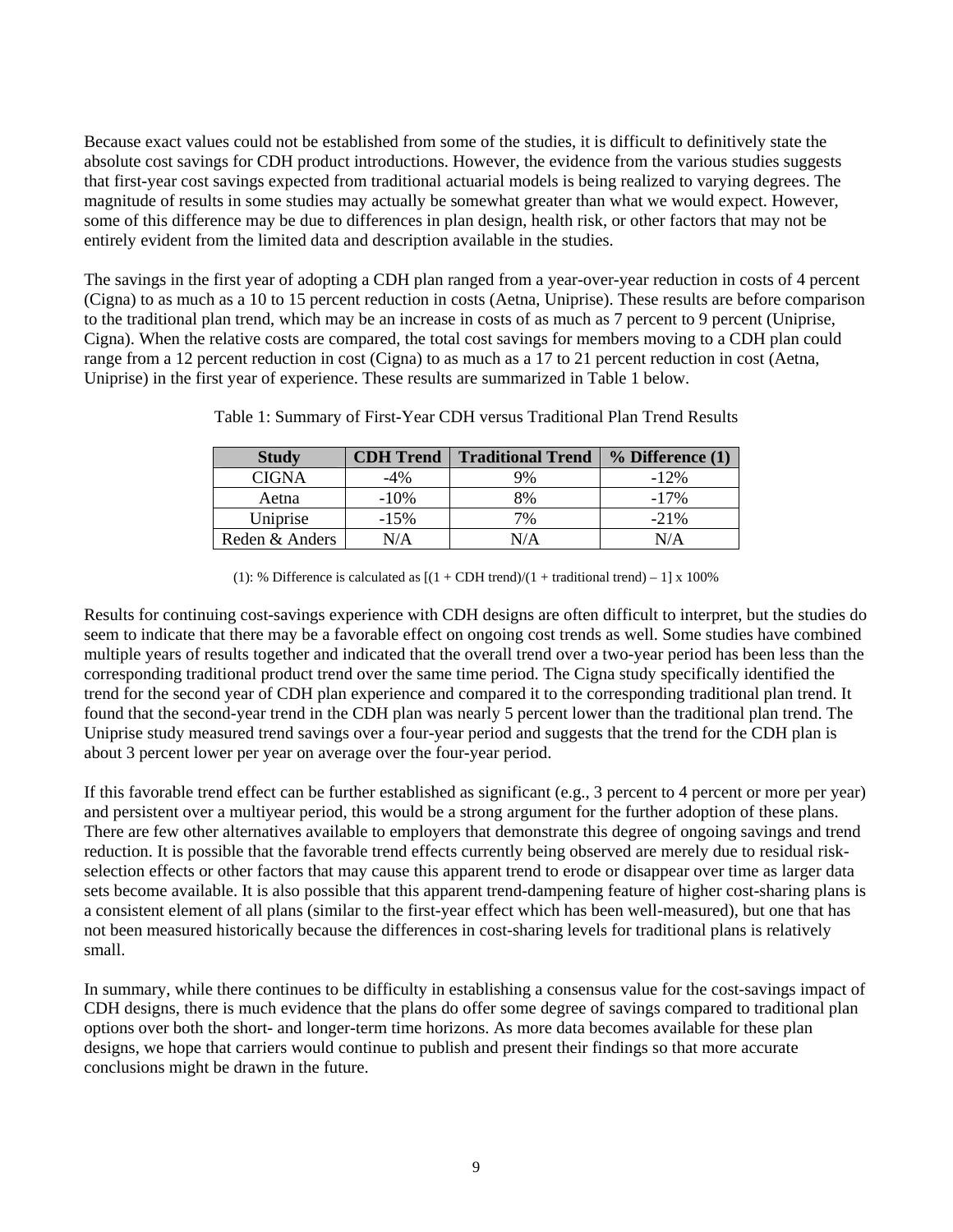#### *Impact of potential selection bias on results*

The favorable cost results described in the previous section could be a result of two possible forms of selection bias. Because the studies have been performed by market participants, who could be perceived to benefit by the increased adoption of CDH plans, it is important to assess whether the populations studied may have been selected to produce a favorable result. In addition, the health status of members who select a given health plan may also affect the observed results, so it is important to assess how the studies have controlled for these effects to ensure that the results are credible.

In the studies we reviewed for this paper, populations included were generally a carrier's entire CDH population, so there was no evidence that the studies excluded populations of members that would have shown less favorable results. When subsets of membership were employed, the criteria were generally objective and part of a reasonable study methodology (e.g., the use of continuously enrolled members to address health status differences) rather than an apparent attempt to choose populations that would provide a more favorable result. In this approach, all CDH plan members who were continuously enrolled were included and all who were not were excluded. While there is no way to be certain that carriers did not exclude members or cases with less favorable results from the analysis, there is no evidence that this occurred.

The relative health status of members choosing different health plan options when choices are available can lead to significantly different observed results. The studies we reviewed in this paper all included elements in the study design to reduce or eliminate these potential differences. The most common approach to limiting selection effects is to utilize continuously enrolled members (e.g., members who were enrolled for the entire study period) to assess the differences in cost over time for those same members. Because the same set of members is included explicitly, the underlying health status can be assumed to be unchanged and observed differences from period to period can be inferred to be a result of enrollment in different plans. The most common approach further compares a study population (continuously enrolled members who switched to a CDH plan) with a control population (continuously enrolled members who stayed in a traditional plan). Some studies take the additional step of further comparing the trend rates for population cohorts of similar health status and adjusting or standardizing the observed trends to those that could be expected if the health status of both the study and control populations were similar.

Some studies include results separately for members enrolled in a plan-choice environment and those where all members were enrolled in a CDH plan (referred to as total or full replacement scenarios). Because all members were previously enrolled in a traditional plan and subsequently enroll in a CDH plan in this scenario, the health risk of the entire population can be assumed to be uniform and further adjustment is not required. Because there is less need for potentially judgmental adjustments with this approach, many actuaries feel that the full replacement results are more credible than results obtained with other methods. These results are generally similar to those found using the other approaches, which gives greater confidence that the adjusted results are valid and not a result of healthy membership self-selecting into the CDH plan options.

# *Indicators of consumer behavior change* / *effect on quality of care*

A primary concern of opponents of CDH plans is that they will encourage participants to forgo preventive care, neglect management of chronic conditions, or not seek care early in the development of disease. The consequences of these negative behaviors would lead to higher costs in the future that would more than offset any initial savings the plans produce. While only time will tell if this criticism is valid, there are encouraging signs that this will not be the case.

Quality in health care can be analyzed from a multitude of perspectives, such as following best-practices provider protocols, receiving the right care at the right intensity level, patient compliance with treatment plans, healthstatus improvement, etc. The studies in this review did not consider quality of care in these specific terms, but addressed quality indirectly by comparing utilization of different services between CHDP and control populations. For example, comparisons of utilization rates and expenditures for preventive services, lab tests,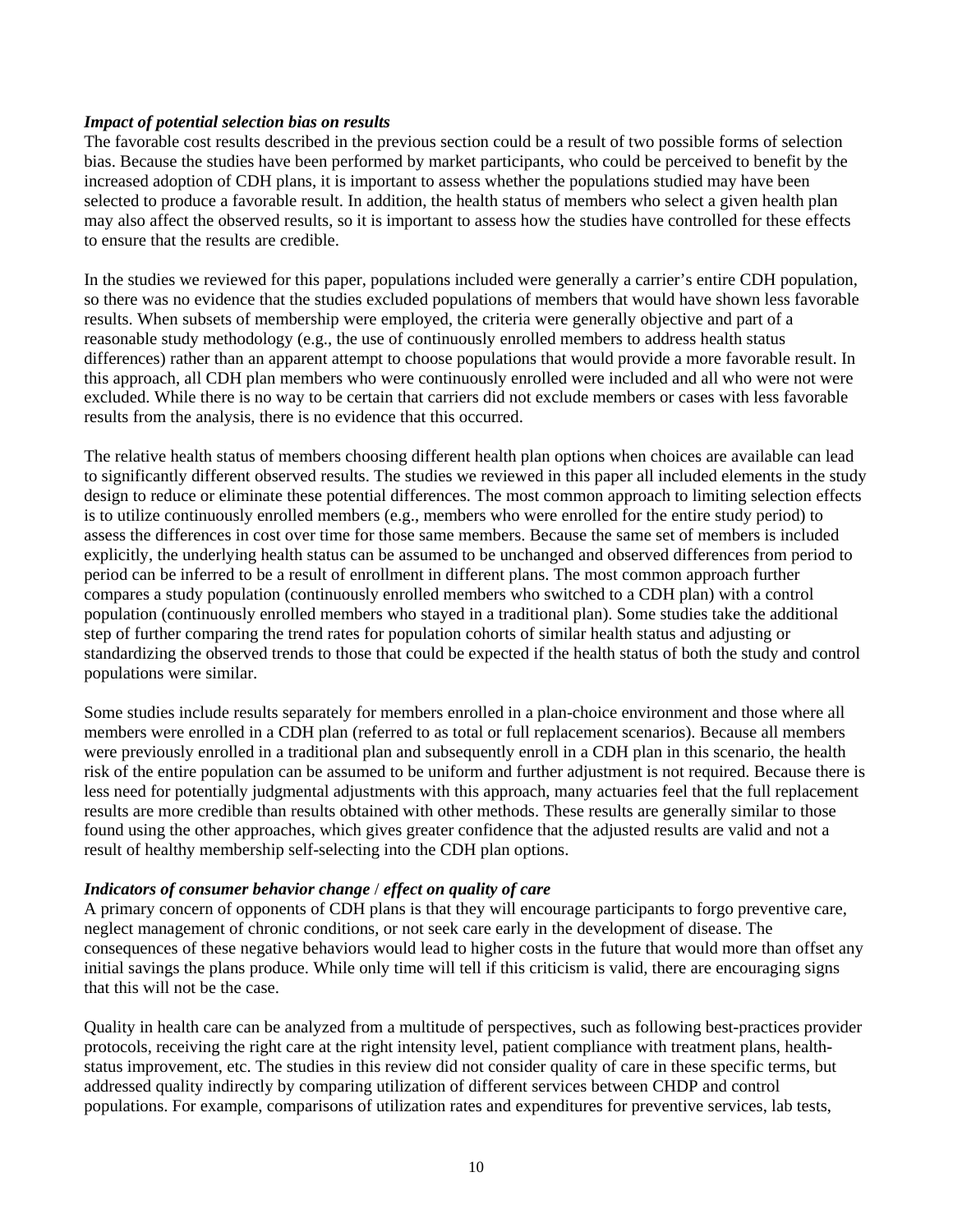inpatient or emergency room usage, and prescription drugs pervaded the studies. To the authors of the studies, these differences were suggestive, but not conclusive, regarding changes in the quality of care CDH participants received.

The results presented generally suggested that CDH plans have higher rates of usage for preventive services and generic drugs in chronic conditions, and lower rates of usage for inpatient services, emergency room, and acute care spending (as shown in Table 2 below).

|                | <b>CDH</b> over Traditional Plans |                     |                       |                         |  |  |
|----------------|-----------------------------------|---------------------|-----------------------|-------------------------|--|--|
| <b>Study</b>   | <b>Preventive Care</b>            | <b>Recommended</b>  | <b>Evidence-Based</b> | <b>Prescription</b>     |  |  |
|                |                                   | <b>Chronic Care</b> | Care                  | <b>Drug Utilization</b> |  |  |
| Cigna          | $+12\% - 14\% *$                  | Increased use of    | 92\% of 300 rules     | Cost and                |  |  |
|                |                                   | maintenance         | for evidence-based    | utilization slightly    |  |  |
|                |                                   | medications         | care same or          | higher*                 |  |  |
|                |                                   |                     | higher*               |                         |  |  |
| Aetna          | $+23%$                            | Similar diabetic    | N/A                   | Generic utilization     |  |  |
|                |                                   | testing and chronic |                       | and substitution        |  |  |
|                |                                   | care script         |                       | higher                  |  |  |
|                |                                   | utilization         |                       |                         |  |  |
| Uniprise       | Higher                            | Better compliance   | Better compliance     | Prescription trends     |  |  |
|                |                                   | for chronically ill | with evidence-        | 3% higher               |  |  |
|                |                                   |                     | based care            |                         |  |  |
| Reden & Anders | $+4%$                             | N/A                 | N/A                   | N/A                     |  |  |

Table 2: Reported Indicators of Consumer Behavior Change/Effect on Quality of Care

\*Second CDH year

# *Preventive Care*

All of the studies reviewed reported a significant increase in preventive services for CDH participants. This is likely due to the fact that most CDH plans provide commonly recognized preventive care with no charge to the participants. Several of the studies discussed increased messaging to CDH participants, which may account for some increased uptake in promoted preventive services. Increased messaging and no-cost preventive care is consistent with CDH proponents' view that individuals need to become better informed, proactive participants in their health regimen. It should be noted, however, that many traditional plans are also attempting to make preventive care more accessible and promoting wellness, although this is still less common than it is among CDH plans.

# *Recommended Chronic Care*

Three of the studies found that CDH plan participants received recommended care for their chronic conditions at the same (Aetna) or higher (Cigna, Uniprise) level than traditional plan participants.

# *Evidence-Based Care*

Two studies (Cigna, Uniprise) reported a higher incidence of physicians following evidence-based care protocols. The studies did not explore whether this was due to changes in physician behavior, participants selecting different physicians, or some other explanation.

# *Prescription Drug Utilization*

The Aetna study noted that CDH members use generic drugs at a higher rate than control group members, which is evidence of behavior change that should result in lower cost without associated quality declines. Similarly, the Cigna study found that drug utilization was higher, but the cost per prescription was lower, which implies that it is likely that CDH participants favor generics. This latter study also stated that both Rx cost and utilization for second-year CDH members is higher than for traditional plan members—which, when taken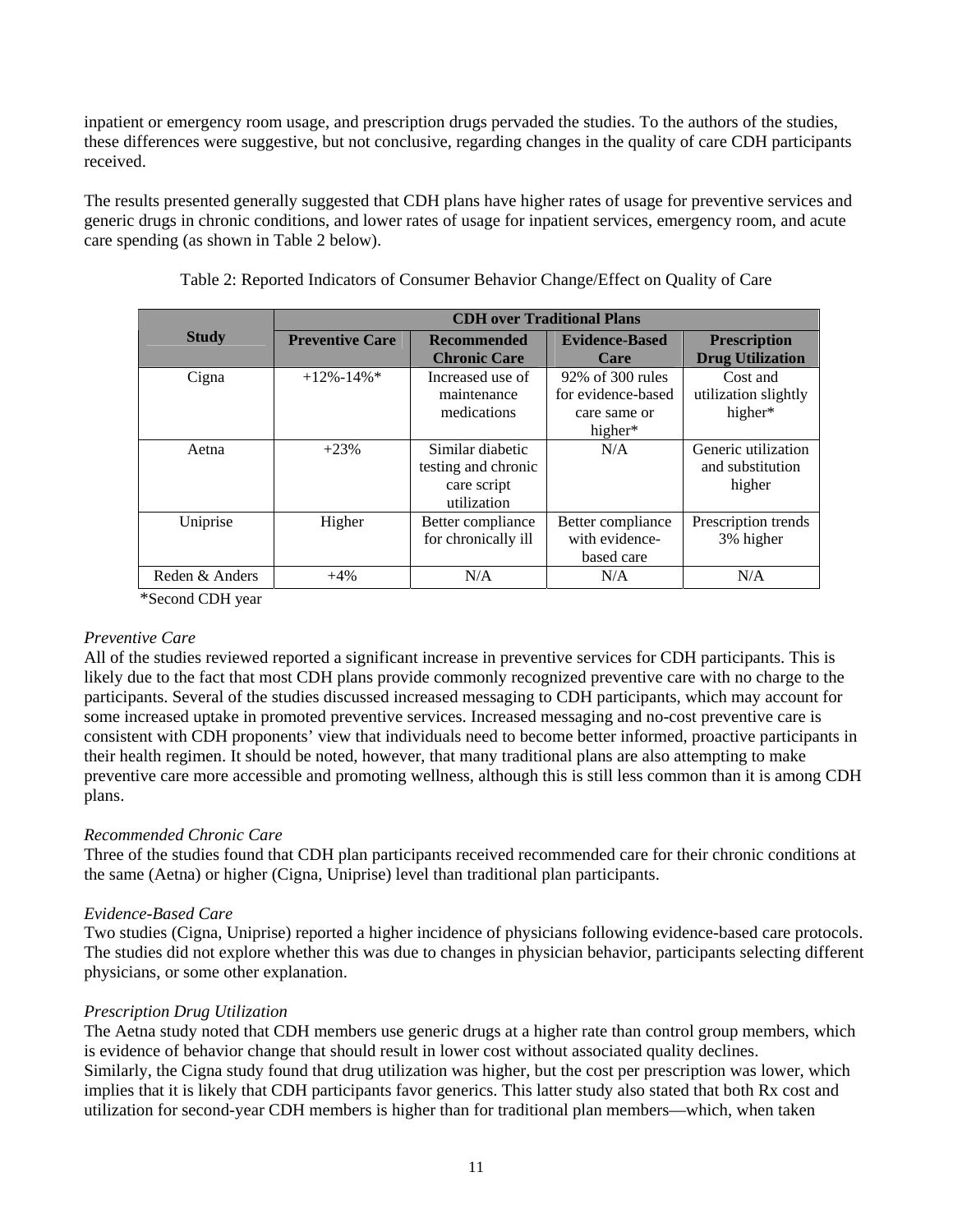together with lower medical costs, may mean that they are substituting drug therapies for more costly treatments. Consistent with this finding, the Uniprise study stated that prescription trends were higher for CDH plans.

Overall, whether CDH programs drive quality of care is an area that warrants further analysis. Hopefully, this will become easier as health care quality measures continue to evolve beyond their current early stage of development.

# *Financial Impact/Member Cost Share Impact*

Another common concern with CDH plans is whether a high-deductible plan with an account is merely a mechanism for employers to shift more of the plan cost to their employees. CDH designs can be used as a costshifting mechanism, but the same can be said for traditional plans. CDH plan designs can be developed with relatively high employee cost share or relatively low cost share, depending on the employer's objectives and the relative richness of the other plans that are offered. The richness of plans offered by any employer is not unique to CDH plans, but is a decision balanced across the entire portfolio of plans that are offered, depending on the needs of the employer. The actual cost-share results for CDH plans being offered in the market suggests that overall cost share for CDH plans is similar to the levels for corresponding traditional plans. This suggests that most employers are enlisting CDH plans for their potential utilization savings rather than as a mechanism to shift more of the benefit cost to employees.

CDH designs are sometimes incorrectly described as "high-deductible plans." While it is true that CDH designs usually incorporate a high-deductible element as an important component, this description ignores the relatively equal importance of the account feature (HRA or HSA) that is included in the plan design. Such characterizations have led to the perception by some that CDH plans are simply a cost-shifting vehicle for employers and will result in employees paying a higher proportion of benefit cost out of their pockets. While some CDH designs may include greater member cost sharing, others may include the same or less when considering both the fund and high-deductible components.

Employer strategies for benefit plan richness vary considerably depending on philosophy, industry norms, the competitive market for employee compensation and benefits, etc. In most cases, the relative benefit comprehensiveness represents a compromise between offering high-value, attractive benefits and balancing affordable employer and employee contributions to the plan. It is common for larger employers to offer more than one benefit design of varying richness or cost-share for different levels of employee contribution. The same considerations apply when offering CDH designs. Employers may choose to offer a relatively comprehensive CDH design or a relatively lean design depending on their overall benefit strategy and which employees they are seeking to attract to the new plan.

Limited data exist on the actual impact of CDH benefits on member cost-sharing amounts. In 2004, the American Academy of Actuaries' Defined Contribution Health Plan Work Group modeled various CDH designs, including one that was expected to be actuarially equivalent or to have approximately the same member cost-share amount for both a traditional PPO plan and the modeled CDH design.<sup>2</sup> This exercise illustrated that account funding is a significant portion of the total benefit. In this illustration, the traditional PPO benefit paid about 82 percent of the total allowed cost while the member was responsible for approximately 18 percent. With the CDH design, the high-deductible component alone would pay only 59 percent of the total cost, but the account (not considering rollover amounts) would pick up about 23 percent. When including the fund contribution, the total amount paid by both plans is equal. Further modeling in that report showed the potential impact of decreasing the fund amount and increasing the deductible amount, both of which increase member cost sharing above that offered by the traditional plan.

 $\overline{a}$ <sup>2</sup> American Academy of Actuaries. *The Impact of Consumer-Driven Health Plans on Health Care Costs.* (January 2004) http://www.actuary.org/pdf/health/cdhp\_jan04.pdf.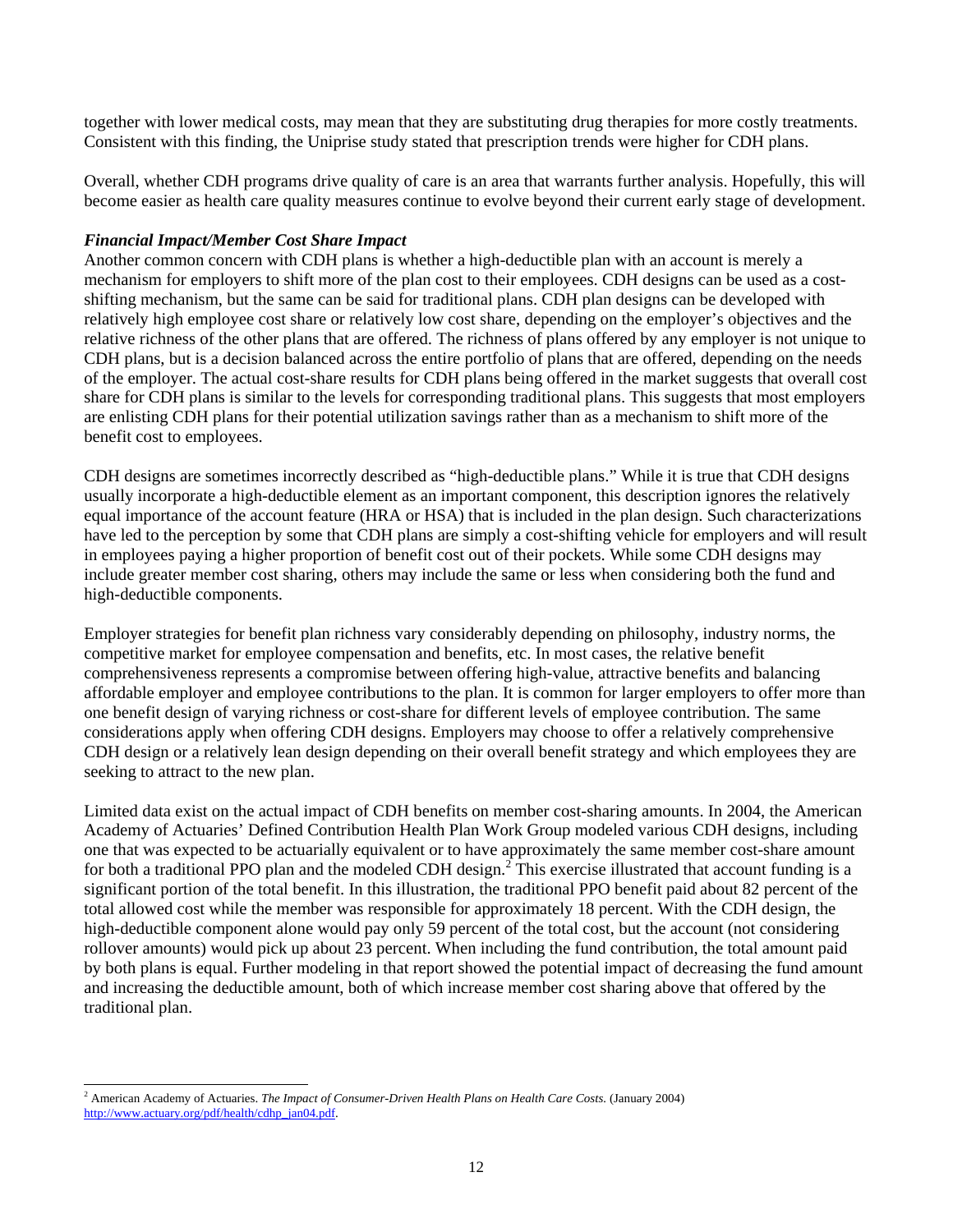Only two studies (Cigna, Uniprise) included actual historical data on member cost-share levels with traditional and CDH plans. The Cigna study indicates that for HRA plan designs, the member cost share, including the amounts paid from the HRA, was about the same as the cost share for the traditional plan designs that the member migrated from in prior years. This study also breaks out the average cost-share percentage for members with different levels of low, medium, and high total claims and suggests that the out-of-pocket costs are approximately the same for the higher claim levels when compared with traditional plan experience. The same study further indicates that member cost-share amounts were similar for members of different age and gender levels and also for members with chronic or acute episodes.

The Uniprise study identifies the average out-of-pocket amounts for CDH plans versus PPO plans for several levels of low, medium, and high total claims. This study suggests that per-member out-of-pocket expenses are significantly lower for all levels of claimants. Even members with greater than \$10,000 in total claims had nearly 17 percent lower out-of-pocket expense than PPO members, a savings of over \$400 per member.

Table 3 below illustrates the member cost sharing for CDH and traditional plans for low, medium, and high levels of total allowed cost.

|                |             | <b>Total Allowed Cost Level</b> |                 |               |       |
|----------------|-------------|---------------------------------|-----------------|---------------|-------|
|                |             | Low $1, 2$                      | Medium $^{1,2}$ | High $^{1,2}$ | Total |
| Cigna $3$      | <b>CDH</b>  | 18%                             | 23%             | 8%            | 13%   |
|                | Traditional | 27%                             | 20%             | 8%            | 13%   |
| Uniprise $4$   | <b>CDH</b>  | \$30                            | \$534           | \$2,168       | N/A   |
|                | <b>PPO</b>  | \$131                           | \$804           | \$2,604       | N/A   |
| Aetna          |             | N/A                             | N/A             | N/A           | N/A   |
| Reden & Anders |             | N/A                             | N/A             | N/A           | N/A   |

# Table 3: Relative Member Cost Sharing by Claim Size

Notes:

1. CIGNA study includes total allowed cost breakouts of \$0-\$1,000, \$1,000-\$8,000, and greater than \$8,000.

2. Uniprise study includes total allowed cost breakouts of \$0-\$1,000, \$1,000-\$10,000, and greater than \$10,000.

3. CIGNA study includes member cost share as a percentage of total allowed cost.

4. Uniprise study includes member cost share as dollars per member per year.

5. Uniprise study did not include totals, although breakouts imply that cost sharing would be significantly lower in total.

Both study findings are interesting given the level of concern over CDH plans creating higher cost-share amounts for older or less healthy members or for those with relatively high levels of claims. These studies indicate that members with all levels of claims may fare the same or better with a CDH design than they did when enrolled in traditional plans. It should be noted that these study results are based on average plan-design levels across a broad population, so not all members or employers may see the same results depending on the actual plan designs they have in place.

Finally, it must be noted that there is currently a general tendency for employers to reduce their share of medical costs (reversing a decades-long trend). These changes take the form of increased deductibles, copays and coinsurance requirements, as well as required contributions from payroll. If, in fact, an employer implements a CDH plan that increases employee cost share, one must consider whether or not employee cost share would have increased more or less in the absence of the CDH plan introduction. As noted above, cost sharing in the employee benefit context includes not only plan provisions but also required payroll deductions. Generally, surveys of employers have shown that employees pay significantly less for CDH plans, as illustrated by the following table.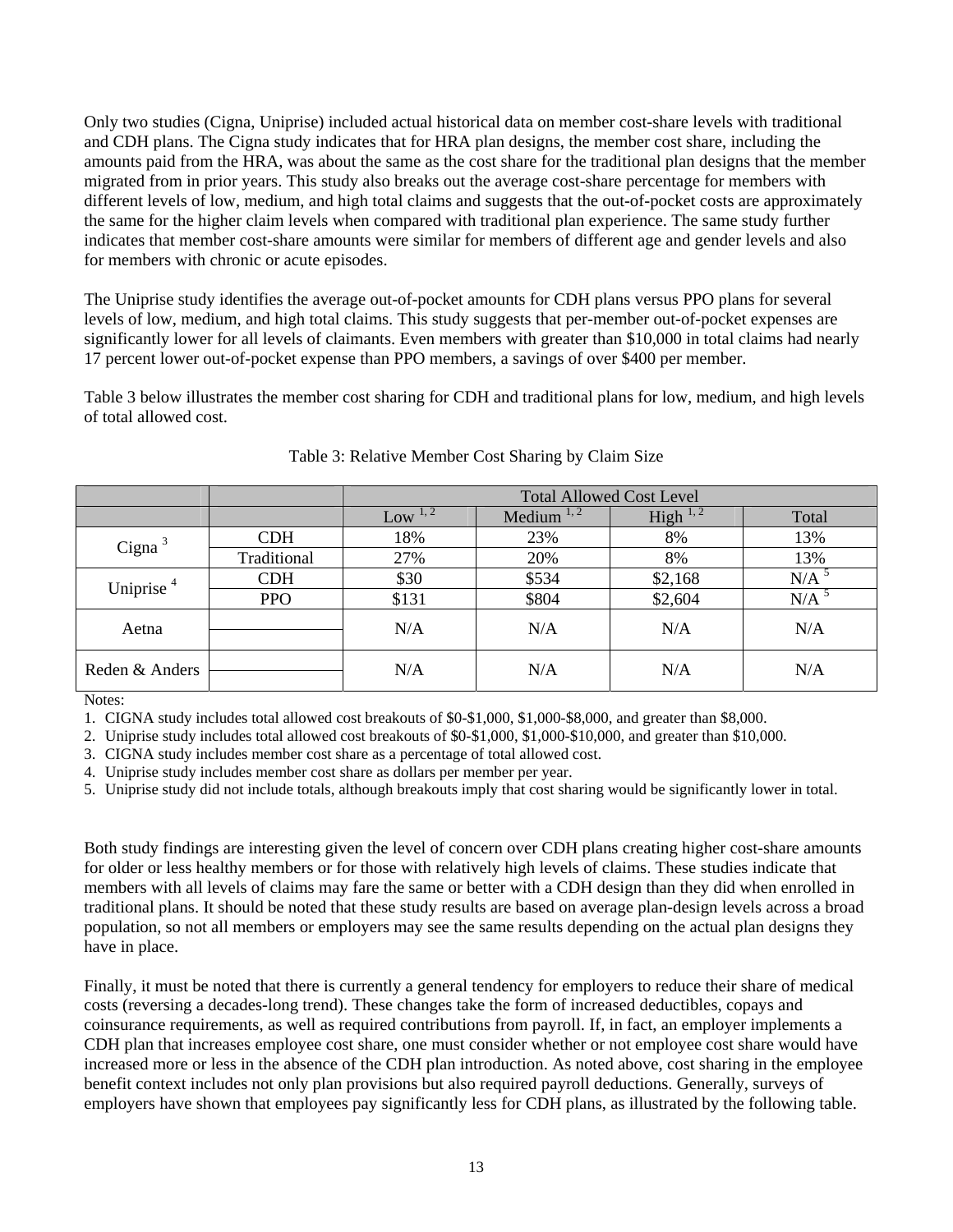## Table 4: Employee Premium Cost Sharing

|                               | <b>Average Monthly Employee Contribution</b> |              |  |
|-------------------------------|----------------------------------------------|--------------|--|
| <b>Employee-only coverage</b> | <b>Amount</b>                                | % of Premium |  |
| PPO/POS                       | \$98                                         | 23%          |  |
| <b>HMO</b>                    | \$92                                         | 22%          |  |
| HSA-eligible CDHP             | \$46                                         | 19%          |  |
| HRA-eligible CDHP             | \$58                                         | 18%          |  |

#### Number of Participants  $= 1,753$

2008 Mercer National Survey of Employer-Sponsored Health Plans, all participating employers with 500 or more employees

#### **OTHER STUDIES**

Some studies that did not satisfy the criteria for inclusion in this review suggest that CDH designs create unfavorable cost sharing for women<sup>3</sup> or that HSA designs will result in lower total cost-sharing amounts and are thus unlikely to create positive behavior change.<sup>4</sup> Both of these studies are based on theoretical modeling of plandesign outcomes, and neither includes historical data from actual plan experience. As illustrated by the work group's analysis, modeled plan designs can include either increased or decreased cost sharing, depending on the plan designs modeled. The result of such modeling scenarios is entirely dependent on the plan designs chosen for the modeling. When actual experience for plan designs offered in the market is examined, we find that employers are generally offering CDH plan designs with levels of cost sharing that are similar to traditional designs. While it is possible to construct CDH plan designs that result in cost shifting, it appears from the studies reviewed that most employers have not done so in practice.

Another study not included in this monograph examined actual claims experience to assess CDH cost savings, but did not include sufficient analyses of other area to be comparable to the studies included.<sup>5</sup> This study is worth noting because it showed that the CDH plans analyzed achieved utilization reductions consistent with, or even bigger than, the associated high-deductible health plans. This is despite the availability of a spending account that could be used to pay part or all of the deductibles. Five of the six CDH plans in the study achieved savings (ranging from 2.6 percent to 15.5 percent on an adjusted allowed claims basis) and four of the six had savings in excess of what was expected with just a high deductible plan (ranging from 0.4 percent to 12.1 percent more).

#### **RECOMMENDATIONS FOR FUTURE STUDIES/OTHER ISSUES**

While the studies reviewed were the best of the available studies, there remained wide variances in terms of which results were discussed and the amount of supporting detail available.<sup>6</sup>

If one were to review the results from the perspective of an actuary who works on CDH plan pricing, such an individual may ask questions like:

- Are results from this study transferable to my application?
- What differences are there between the study populations and the population that is being studied (or worked on)?
- What do those differences mean for the applicability of the result?
- What adjustments should be made for my application?

<sup>5</sup> Burke, Jack and Pipich, Rob. *Consumer-Driven Impact Study*. Milliman, April 2008.

 $\overline{a}$ <sup>3</sup> Woolhandler, Steffie. *Consumer Directed Healthcare: Except for the Health and Wealthy It's Unwise.* Harvard University, April 2007.  $^4$  Pombar, Dablie K, and Sharry A. Glied, Hay Much Marg Cost Sharing Will Health S

Remler, Dahlia K. and Sherry A. Glied. *How Much More Cost Sharing Will Health Savings Accounts Bring?* Health Affairs, July/August 2006.

<sup>6</sup> An intercompany study with blinded results would be ideal; this would be true for more than just CDH plans.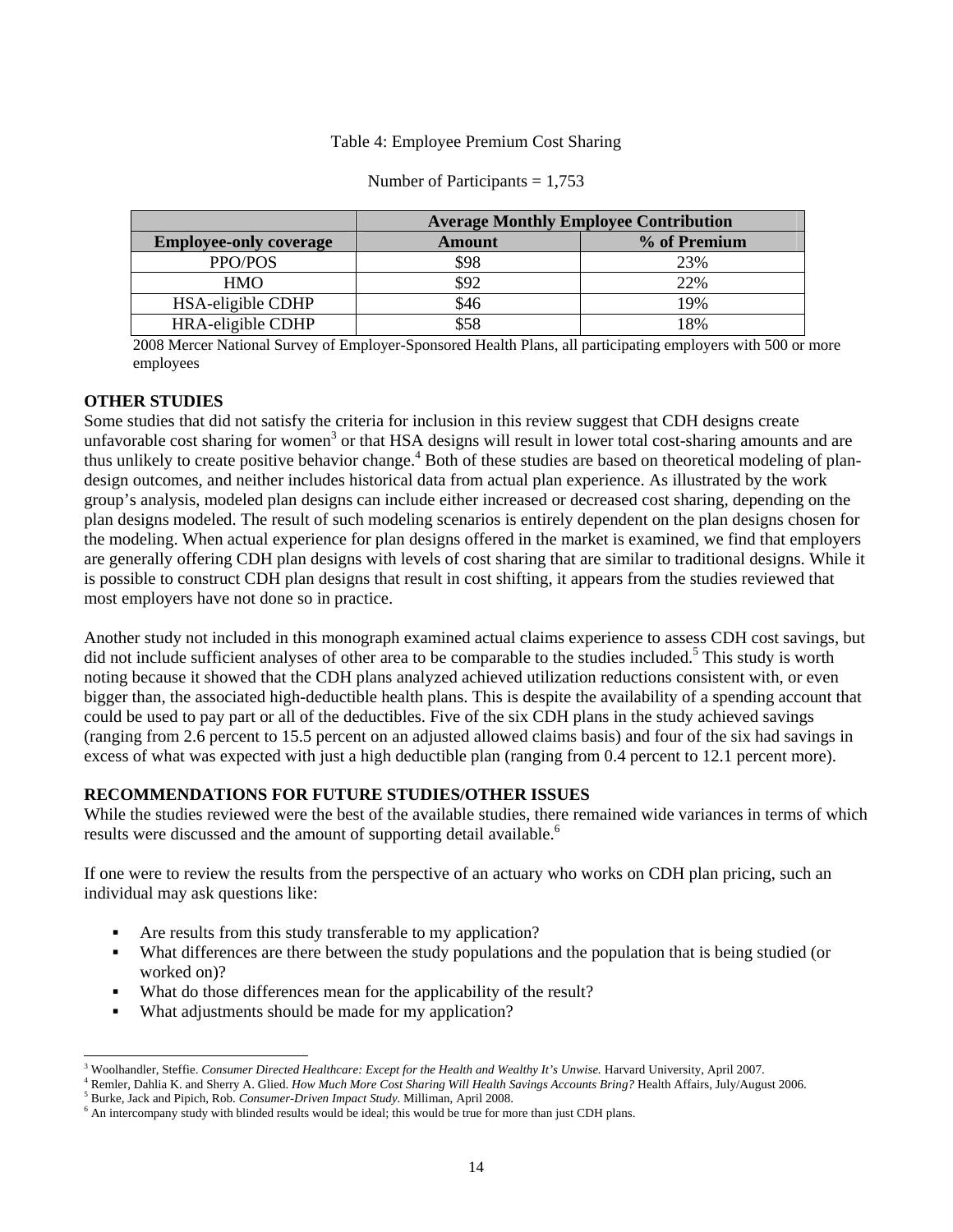Given this framework, the work group considers this compilation of the studied reports to provide indications of directional change, rather than consistent absolute results.

To be able to better understand the differences in the various studies available today, and to apply the results in practice, the following is a list of additional background details that might better inform a pricing actuary:

- Initial and normalized demographics, as well as geographic and industry distributions of each group, and a description of the normalization process;
- Initial and normalized health status distribution of each group, and a description of how this was derived and the normalization process;
- For the CDH group and the control group separately, a list of the five or 10 largest contributor groups (perhaps by geography or industry), estimated percent of the respective population, and impact on study results;
- Study time frames, including information on claim runout;
- A measure of relative richness of CDH plans for the CDH group—for example, a distribution of plan membership by deductible and/or employer CDH fund contribution;
- A measure of relative richness of health plans for the control group—for example, plan membership might be categorized based on the presence of various deductible levels and copays;
- A comparison of the relative richness of the plans of the CDH group and the plans of the control group.

In addition to more complete background information on the current studies, the following is a list of additional areas of investigation that might further enhance actuarial knowledge of CDH plans and their impact on cost, utilization, and quality:

- In a "choice" environment, what factors contribute to enrollment elections (such as movement to, between, or from a CDH plan(s))?
	- o For example, employee contribution, communication strategies, a member's perceived health status or plans for medical services, and migration from one plan to another plan; Choices by income and/or debt load, health status, and CDH plan membership may also be interesting, as information about two of the three is generally available, but not necessarily all three together.
- What is the impact of different methods of family aggregation on family enrollments?
- For HRA plans, how would splitting study results by annual employer account fund level (e.g.  $\leq 1,000$ , \$1,000+) or deductible level (e.g. <\$3,000, \$3,000+) affect results? Splitting the group has the problem of lowering the study population size and potentially the credibility of the study.
- How is the use of wellness services affected by the presence of a first dollar wellness benefit versus not having one, or by having those subject to the deductibles?
- Once fund balances in HSAs build up (they remain relatively low today), will individuals dig into their retirement medical savings to pay today's health expenses?
- Are individuals who purchase CDH plans more or less likely to supplement with other sources of insurance protection? Where does putting money into an HSA fall relative to other methods of insurance protection?
- What is the impact of various flexible spending accounts, in the presence of HRAs and HSAs, on health spending?
- While we concentrate on the employer environment, is it possible to compare and contrast trends and cost levels to the underwritten individual CDH market, again, adjusting for plan design differences?
- What is the rate of adoption of CDH plan features by non CDH plans?
- Can results be normalized for income, or other demographic variables?
- Is it possible to gain additional validation of ongoing trend differences, including more studies, years of experience, and members?
- What are the differences in the impact of an economic recession on medical spending patters for CDH versus traditional participants?